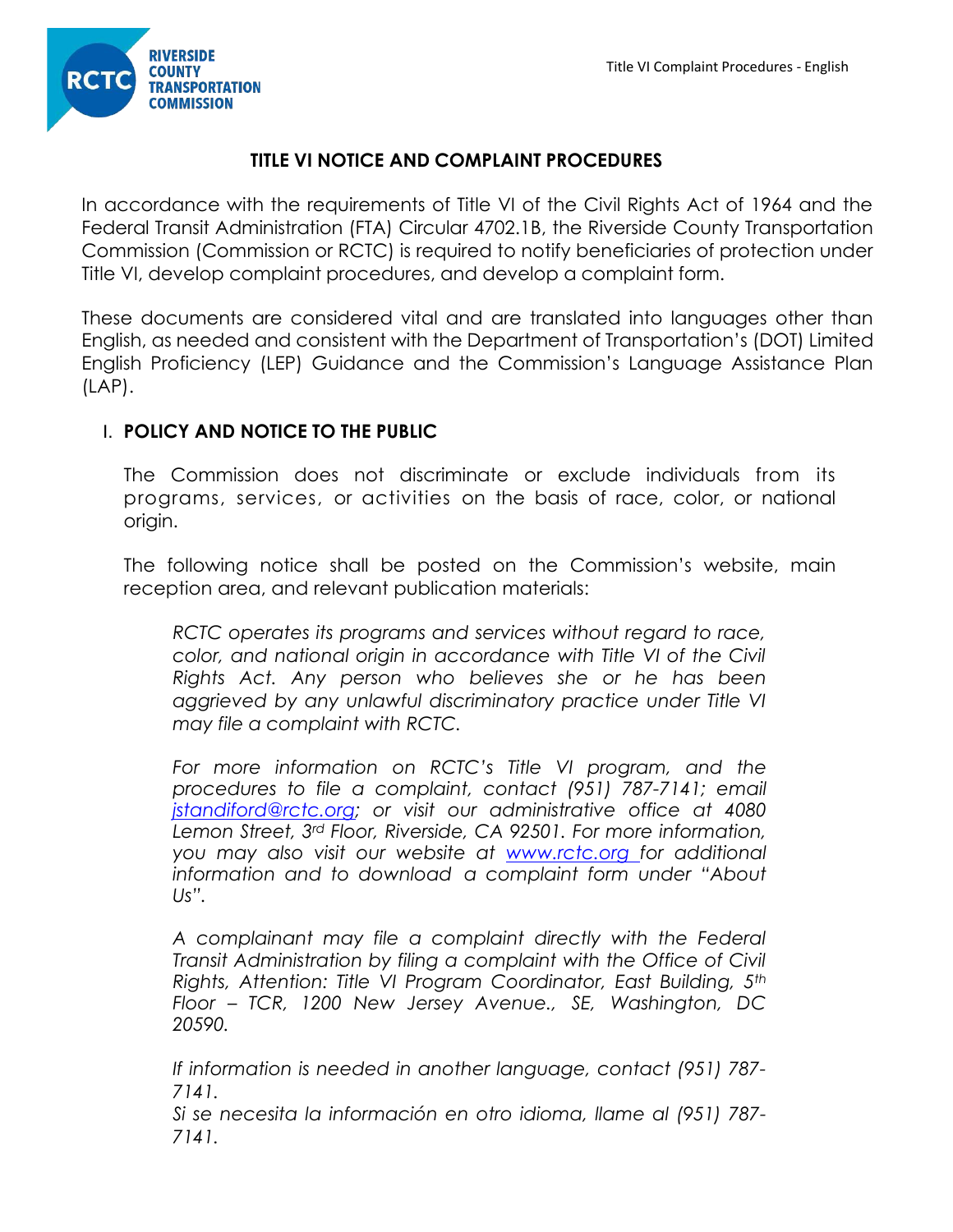### II. **PROCEDURES FOR FILING, INVESTIGATING, AND TRACKING COMPLAINTS**

Any person, group of individuals, or entity that believes it has been subjected to discrimination on the basis of race, color, or national origin by the Commission may file a complaint directly or through a representative with the Commission or the DOT FTA.

### **Submission of Complaint to RCTC**

To file a complaint with RCTC, the complainant may contact the main reception at (951) 787-7141 to request a copy of the complaint form and procedures, or visit the website at [www.rctc.org to d](http://www.rctc.orgto/)ownload the complaint form and procedures.

When possible, the complainant should complete the complaint form, or in writing provide information about the alleged discrimination containing the following:

- Name of Complainant;
- Address of Complainant;
- Phone number of Complainant;
- Date of incident:
- Location of incident; and
- Description of incident

In cases where the complainant is unable or incapable of providing a written statement, the complainant may be interviewed or the complaint form may also be provided in alternative means such as audio or Braille. The complaint should be submitted as soon as possible but no later than 180 calendar days after the alleged violation to the Deputy Executive Director by email at *istandiford@rctc.org, postal mail, or in person at the following:* 

> Riverside County Transportation Commission John Standiford, Deputy Executive Director 4080 Lemon Street, Third Floor P. O. Box 12008 Riverside, CA 92502-2208

If the information provided is insufficient to conduct an investigation or render a decision, RCTC may request additional information from the complainant. Failure of the complainant to submit additional information within the designated time frame may be considered good cause to administratively close the case on the basis of lack of investigative merit.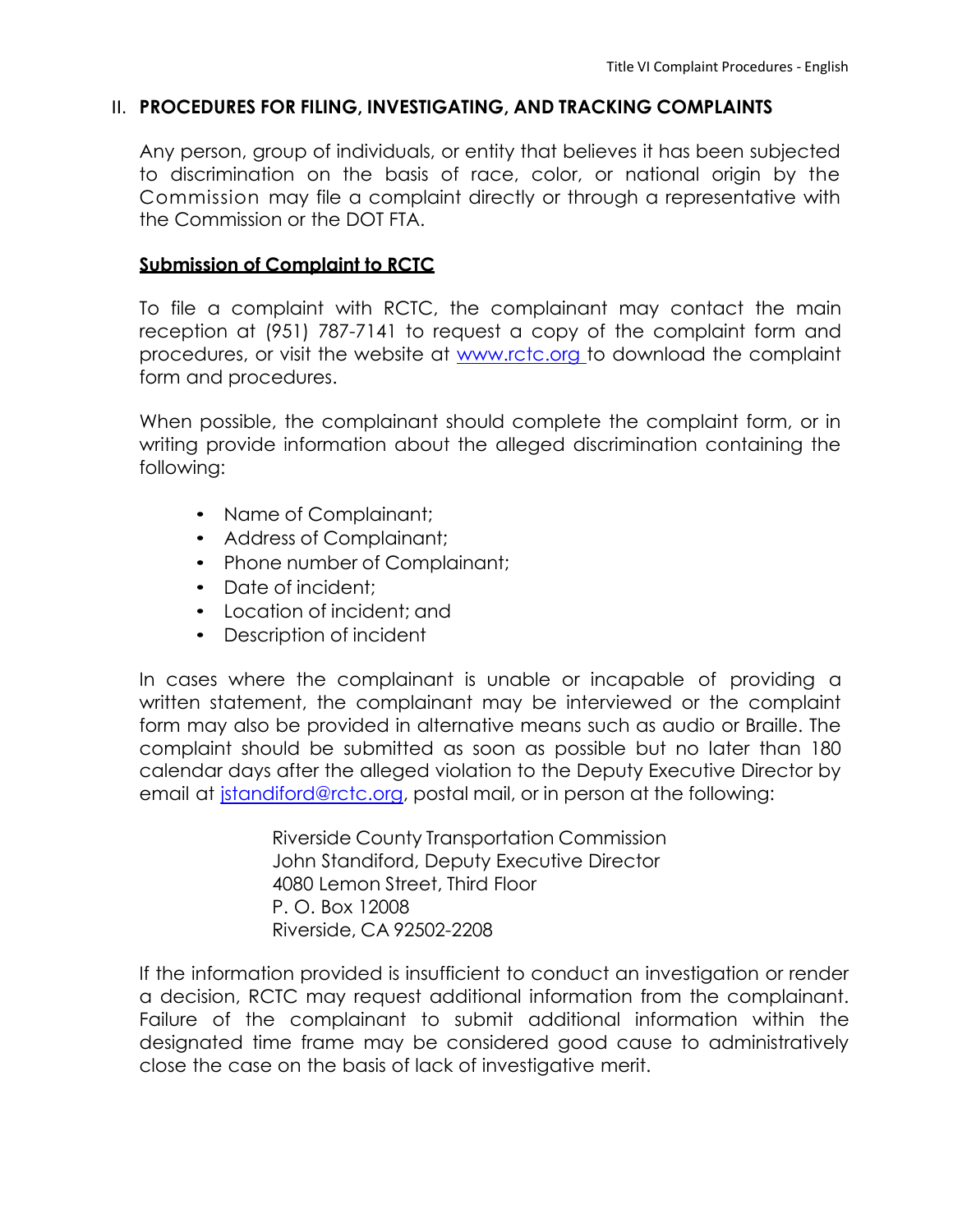Within 15 calendar days after receipt of the complaint, RCTC's Deputy Executive Director, or designee, will request a meeting to discuss the alleged incident with the complainant. Within 15 calendar days of the discussion, RCTC will respond in writing, and where appropriate, in a format accessible to the complainant. The response will explain the position of RCTC and offer options for resolution of the complaint.

If the complainant is not satisfie d with the decisionof the Deputy Executive Director, or designee, an appeal may be filed within 15 calendar days after receipt of the response, to RCTC's Executive Director.

Within 15 calendar days after receipt of the appeal, the Executive Director, or designee, will request a meeting to discuss the alleged incident with the complainant. Within 15 calendar days after the meeting, the Executive Director or designee will respond in writing, and, where appropriate, in a format accessible to the complainant, with a final decision of the complaint.

# **Submission of Complaint to FTA**

The complainant has the right to submit a complaint directly to the FTA, however, is encouraged to initially file with RCTC. As described in FTA Circular 4702.1B, Chapter IX, to file with the FTA, the complaint must submitted no later than 180 days after the date of alleged discrimination at the address below, unless the time for filing is extended by FTA.

> Federal Transit Administration, Office of Civil Rights Title VI Program Coordinator East Building,  $5<sup>th</sup>$  Floor – TCR 1200 New Jersey Avenue, SE Washington, DC 20590

Once a complaint has been accepted by FTA for investigation, FTA will notify RCTC that it is the subject of a Title VI complaint and ask RCTC to respond in writing to the complainant's allegations. If the complainant agrees to release the complaint to RCTC, FTA will provide RCTC with the complaint, which may have personal information redacted at the request of the complainant. If the complainant does not agree to release the complaint to RCTC, FTA may choose to close the complaint.

FTA will make a prompt investigation whenever a compliance review, report, complaint, or any other information indicates a possible failure to comply with DOT's Title VI regulations. The investigation will include, where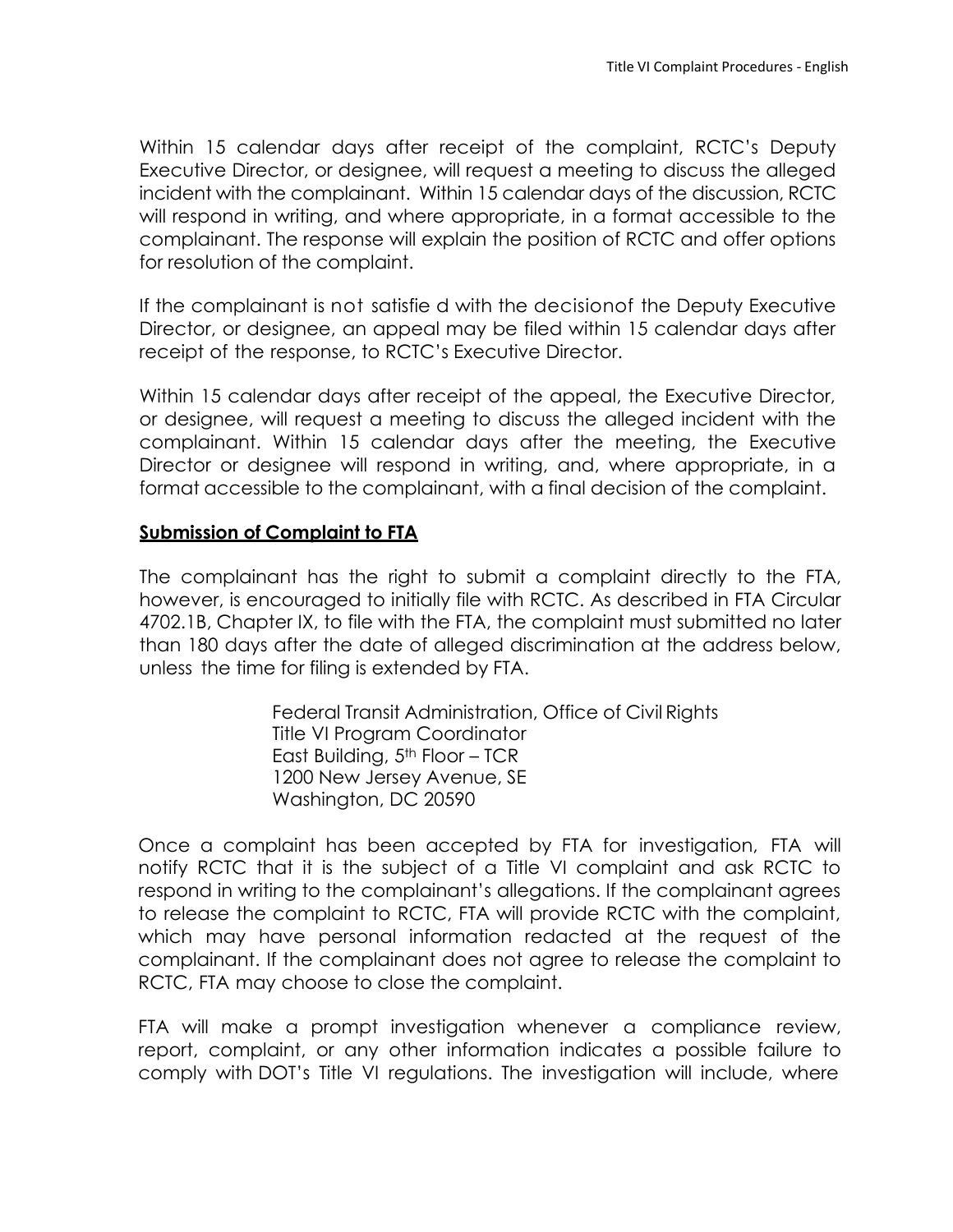appropriate, a review of the pertinent practices and policies of RCTC, the circumstances under which the possible noncompliance with DOT's Title VI regulations occurred, and other factors relevant to a determination as to whether the recipient has failed to comply with DOT's Title VI regulations.

After FTA has concluded the investigation, FTA's Office of Civil Rights will transmit to the complainant and RCTC one of the following letters based on its findings:

- a. A letter of finding indicating FTA did not find a violation of DOT's Title VI regulations. This letter will include an explanation of why FTA did not find a violation. If applicable, the letter may include a list of procedural violations or concerns, which will put RCTC on notice that certain practices are questionable and that without corrective steps, a future violation finding is possible.
- b. A letter of finding indicating RCTC is in violation of DOT's Title VI regulations. The letter will include each violation referenced to the applicable regulation, a brief description of proposed remedies, notice of the time limit on coming into compliance, the consequences of failure to achieve voluntary compliance, and an offer of assistance to RCTC in devising a remedial plan for compliance, if appropriate.

FTA will administratively close Title VI complaints before a resolution is reached where (1) the complainant decides to withdraw the case; (2) the complainant is not responsive to FTA's requests for information or to sign a consent release form; (3) FTA has conducted or plans to conduct a related compliance review of the agency against which the complaint is lodged; (4) litigation has been filed raising similar allegations involved in the complaint; (5) the complaint was not filed within 180 days of the alleged discrimination; (6) the complaint does not indicate a possible violation of 49 CFR part 21; (7) the complaint is so weak, insubstantial, or lacking in detail that FTA determines it is without merit, or so replete with incoherent or unreadable statements that it, as a whole, cannot be considered to be grounded in fact; (8) the complaint has been investigated by another agency and the resolution of the complaint meets DOT regulatory standards; (9) the complaint allegations are foreclosed by previous decisions of the Federal courts, the Secretary, DOT policy determinations, or the U.S. DOT's Office of Civil Rights; (10) FTA obtains credible information that the allegations raised by the complaint have been resolved; (11) the complaint is a continuation of a pattern of previously filed complaints involving the same or similar allegations against the same recipient or other recipients that have been found factually or legally insubstantial by FTA; (12) the same complaint allegations have been filed with another Federal, state, or local agency, and FTA anticipates that the recipient will provide the complainant with a comparable resolution process under comparable legal standards; or